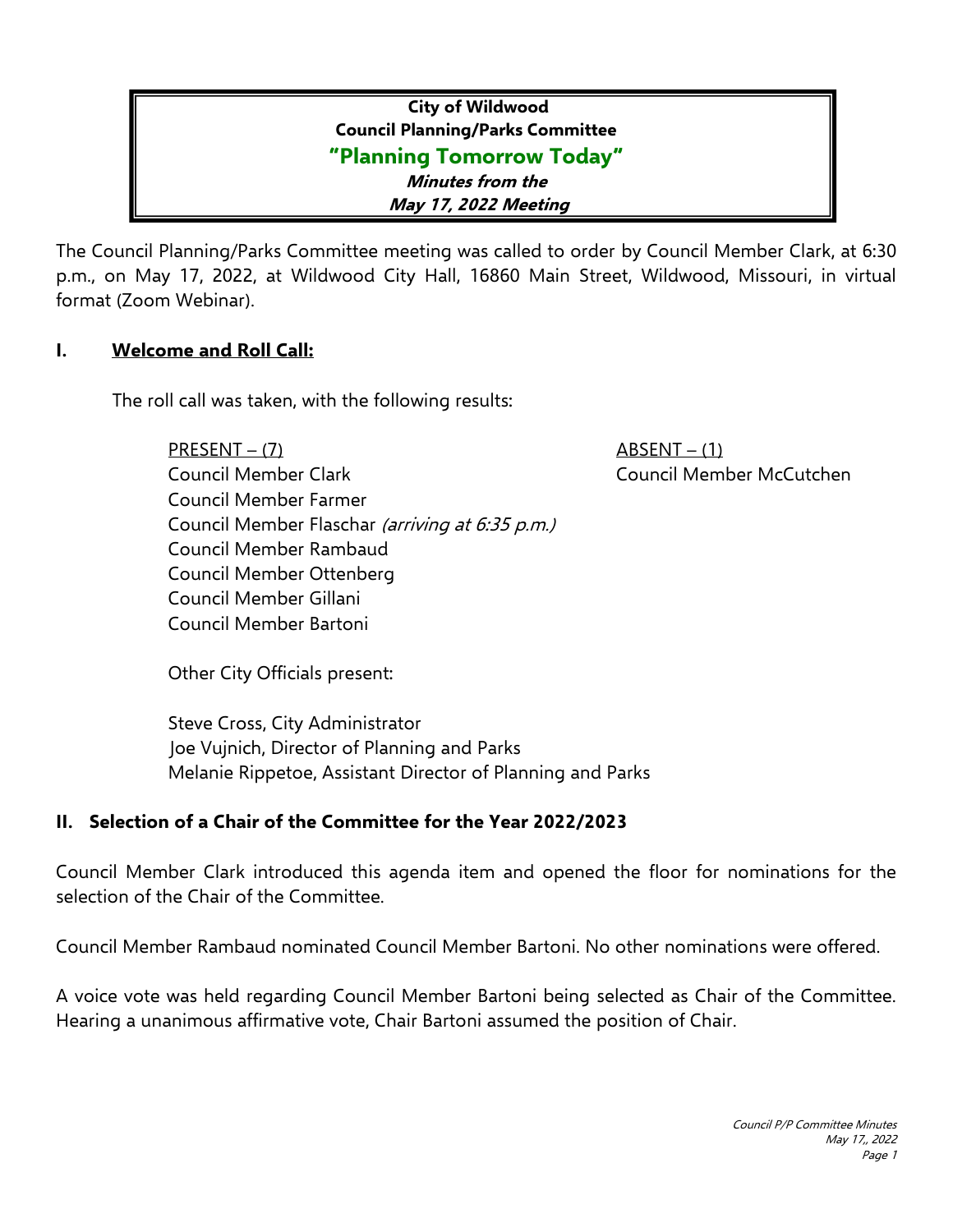### **III. Approval of Minutes from the Committee's Meeting of April 19, 2022**

**A motion was made by Council Member Farmer, seconded by Council Member Clark, to approve the meeting minutes of April 19, 2022, A voice vote was taken to approve the motion, with affirmative result. The motion was declared approved by Chair Bartoni.**

### **IV. Public Input (opportunity for the public to speak to any Action Item on Tonight's Agenda).**

**Council Member Garritano, Ward Eight Representative,** spoke regarding the Hometown Heroes Banner Program and noted his support of the City offering such. Mr. Garritano introduced Dr. Napuli, a resident, who brought the Hometown Heroes Banner Program opportunity to his, and now, the Committee's attention.

**Dr. Jason Napuli**, provided a description of the Hometown Heroes banner program that is implemented in other communities and stated he would like the City of Wildwood to implement such in his community.

### **V. Action Items**

### **a.) Planning Matters – Four (4) Items Ready for Consideration**

#### **1.) Discussion of Hometown Heroes Program and its Components (Wards – All)**

Assistant Director Rippetoe provided an overview of the Hometown Heroes Banner Program, as it is implemented in other communities within the St. Louis Region. Ms. Rippetoe outlined the various considerations that are anticipated for the implementation of this specific banner program, including duration of display, time of year, and pricing and cost items. Ms. Rippetoe stated the Department is seeking the Committee's endorsement to move forward with additional research to determine the various options for the City to consider in implementing a Hometown Heroes Banner Program.

Discussion was held among Committee Members regarding the overall support of a Hometown Heroes Banner Program and the Department proceeding with gathering additional information and details regarding implementing such.

**A motion by Council Member Gillani, seconded by Council Member Ottenberg, to endorse the Department continuing to gather additional details to present to the Committee regarding a Hometown Heroes Banner Program. A voice vote was taken to approve the motion, with affirmative result. The motion was declared approved by Chair Bartoni.**

#### **2.) Building and Trade Code Review (Wards All)**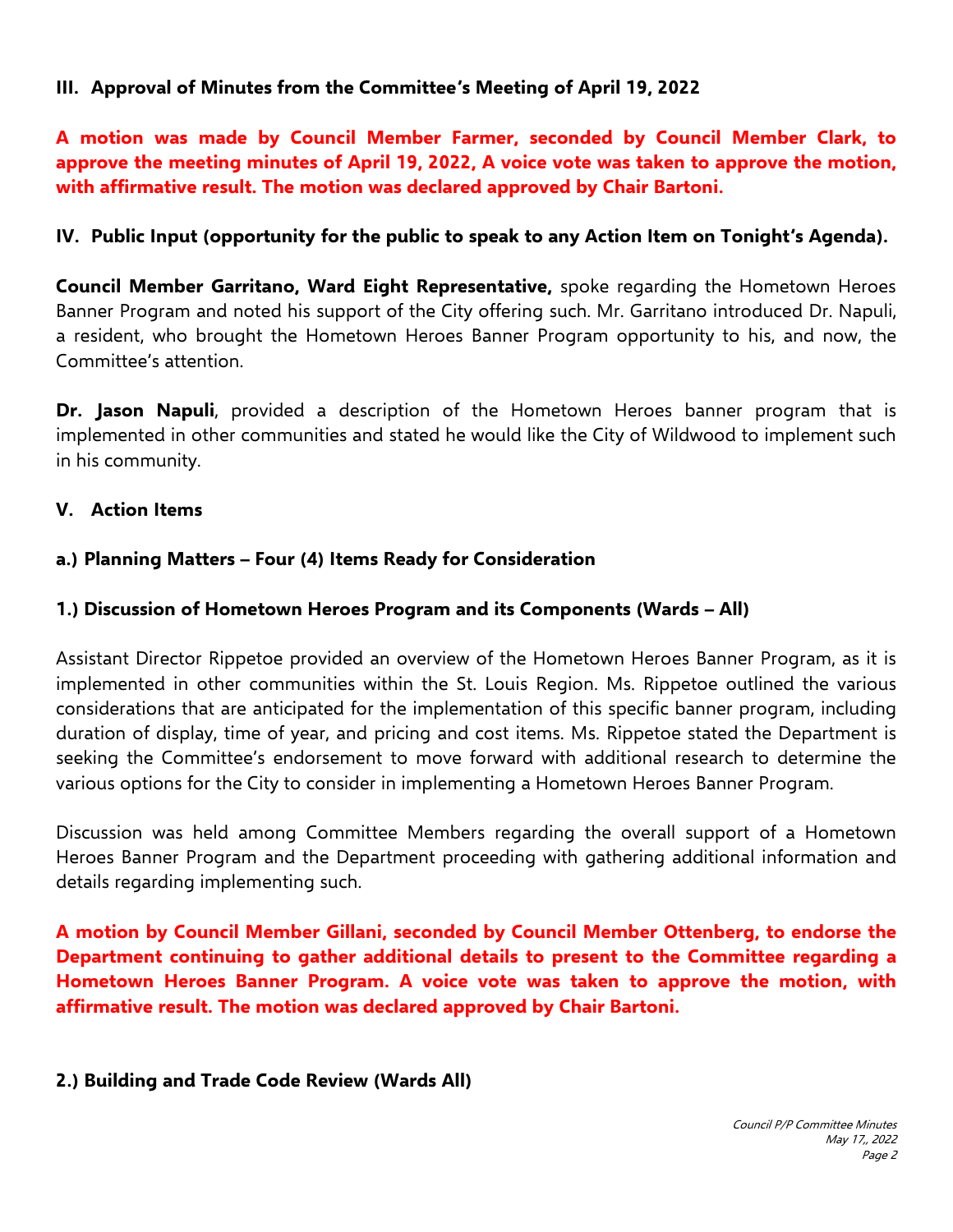Director Vujnich provided the background information regarding the City Council's request for the Department to review this matter. He stated the Department has contacted the Fire Marshals at the three (3) fire protection districts that serve the City, as well as the leadership at St. Louis County Department of Public Works, the agency that implements the building and trade codes on behalf of the City. He stated the individual at St. Louis County provided detailed information regarding the formation, implementation, and consideration of changes to the applicable building and trade codes, which is outlined in the Department's Memorandum. Director Vujnich stated that, based on this information, the Department believes the code development and implementation to be extremely thorough and well done, in terms of including a great deal of input from all impacted and participating parties. Director Vujnich stated the Department is seeking the support of the Committee to prepare a final draft report regarding this matter to be presented to this Committee and then City Council.

Discussion was held regarding whether or not the process that was outlined in the Department's Memorandum would consider and accommodate new technology and/or building techniques that are not addressed by the adopted and applicable codes.

# **A motion by Council Member Rambaud, seconded by Council Member Clark, to direct the Department to prepare a final draft report regarding this matter and present such to the Committee for final action at an upcoming meeting. A voice vote was taken to approve the motion, with affirmative result. The motion was declared approved by Chair Bartoni.**

# **3.) Updates on Birch Forest Drive Turnaround (Ward Five)**

Director Vujnich provided an update to the Committee regarding this ongoing project. He advised there have been delays in completing the work due to permitting issues, given some of the improvements are being installed within on private property and will need an additional easement, as well as a change to a stormwater management structure that required further review by the Metropolitan St. Louis Sewer District (MSD). Director Vujnich also provided an update regarding planned changes to the landscape plan to address non-native species that had previously been considered at this location. Director Vujnich concluded by advising the Department will also be contacting the Metro West Fire Protection District to discuss the consideration of eliminating the emergency access at this location.

Discussion was held among Committee Members regarding the changes to the landscape plan, specifically the plant species of concern, and the location of the plantings in relation to any planned signage to avoid a visual blockage of it, if applicable.

Director Vujnich advised this item was only an update and no action was needed.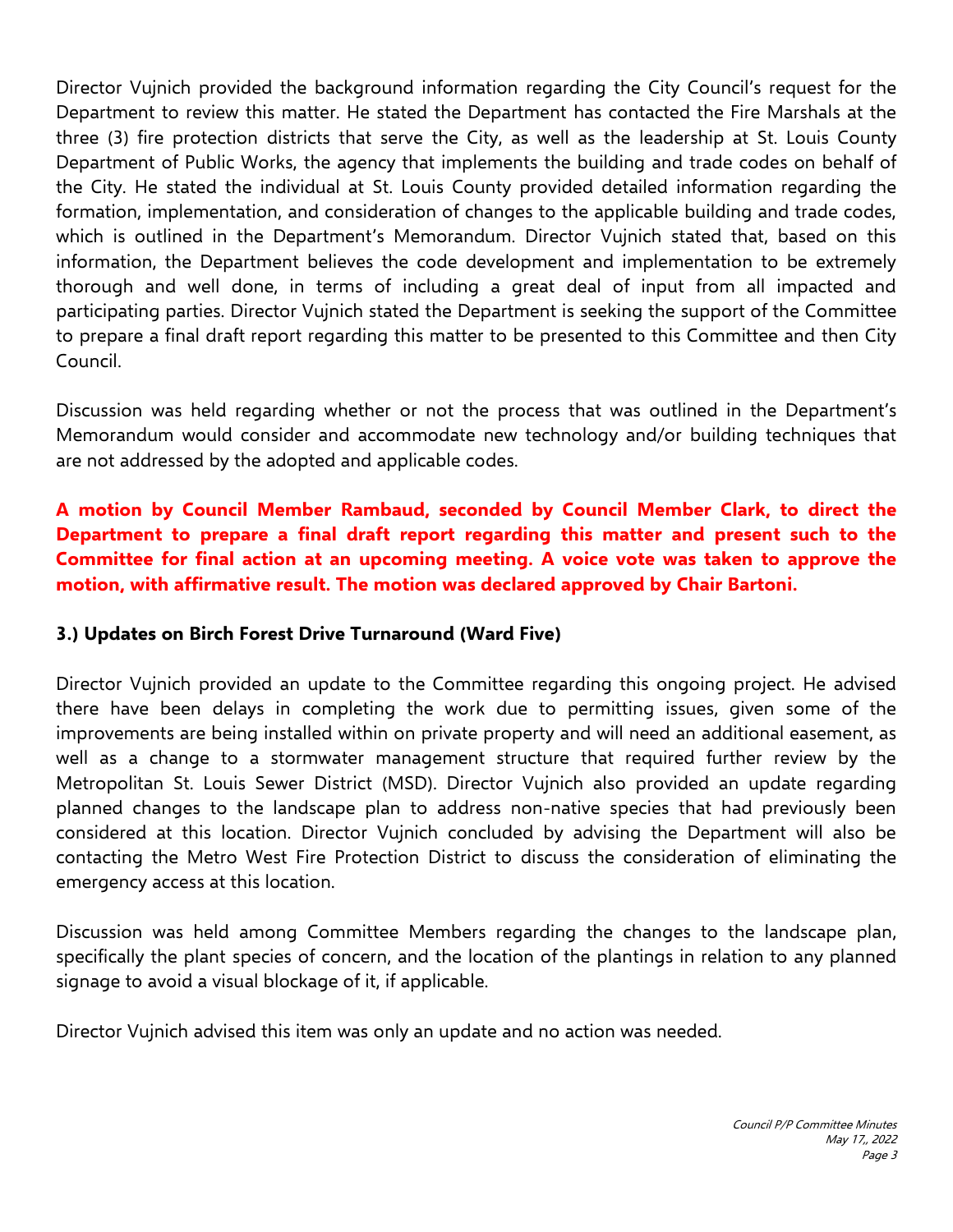### **4.) Overview of Recent Development Trends within City of Wildwood (Wards - All)**

Director Vujnich stated this item is for informational purposes and the Department is available to address any questions the Committee Members might have on this summary.

Discussion was held among Committee Members regarding concerns about the plumbing design for the Durga Temple, and whether or not such would also be a consideration for the Murugan Temple, at the time of its future construction.

### **b.) Parks Matters – Five (5) Items Ready for Consideration**

# **1.) Further Review of Design and Engineered Plan, including Revised Cost Estimate, for the Hardcourt Facility in Community Park (Ward One)**

Director Vujnich provided an overview of the Committee's discussion and direction regarding this matter, which is now reflected on the provided plan sheets. Director Vujnich noted the City Council acted to add this project as an item in its strategic planning document. Director Vujnich stated the Department is seeking the Committee's input regarding this most recent version of the plans for the hardcourt facility in Community Park.

Discussion was held among Committee Members regarding concerns about spending the amount identified to provide a hard court play area for a single type of user, compared to multiple user types; the currently popularity of Pickle Ball and whether or not it will remain the same in the future; the addition of other opportunities for Pickle Ball hardcourt facilities in the region; the various considerations regarding the availability of funds for the project; the desire to return to the original design, incorporating a mix of users; the need to minimize disturbance to the greatest extent possible; and the need to minimize costs associated with the project.

**A motion by Council Member Flaschar, seconded by Council Member Rambaud, to direct the Department to proceed with the completion of the design and engineering drawings for bidding purposes for this project, as well as the continued study of the necessary budget adjustments to provide funding for it, as well. A voice vote was taken to approve the motion, with affirmative result. The motion was declared approved by Chair Bartoni.**

# **2.) Consideration of Change to Park and Recreation Regulations for Special Events Serving Alcohol (Wards – All)**

Director Vujnich provided a summary of the origin of this request relating to the City's regulations regarding the prohibition of alcoholic beverages in the City's park facilities and the consideration of modifying them to allow for such via a dedicated permitting process for special events only. He stated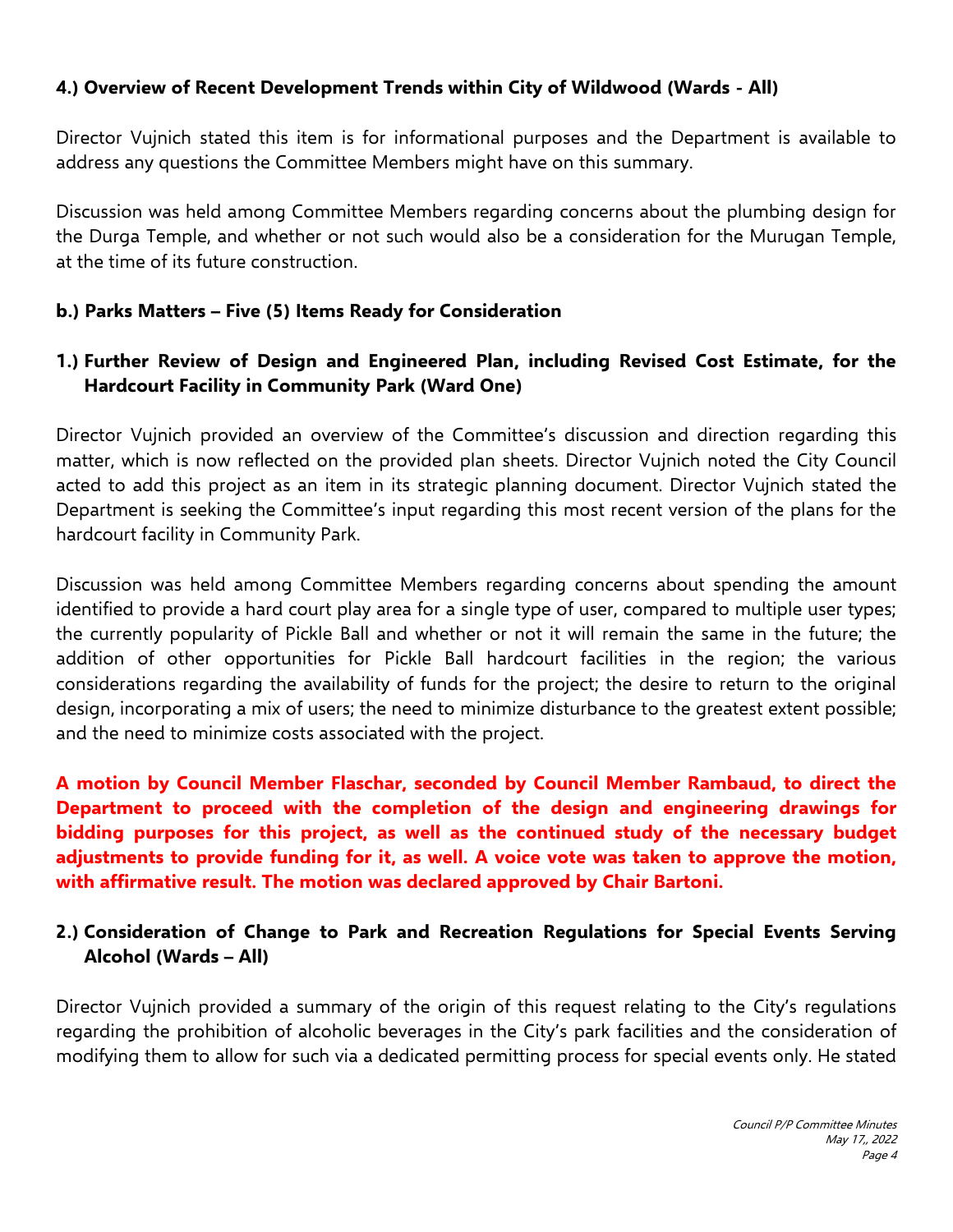the Department is seeking the endorsement of the Committee to proceed with the development of amended regulations, permitting process, and relevant considerations relating to this matter.

Discussion was held among Committee Members regarding concerns about intoxicated individuals in the City's park facilities and the consideration of allowing alcoholic beverages on a case-by-case basis.

**A motion by Council Member Farmer, seconded by Council Member Rambaud, to direct the Department to proceed with this matter. A voice vote was taken to approve the motion, with affirmative result. The motion was declared approved by Chair Bartoni by a vote of 6-1 (Voting Nay: Council Member Clark).**

# **3.) Application for Use of City Facilities by Alive, Inc. (Pedal for Peace)(Wards – All)**

Assistant Director of Planning and Parks Rippetoe provided an overview of the planned special event that is requesting the use of the John L. LeCave Memorial Trailhead to serve as an aid station for this charitable bicycle ride. Ms. Rippetoe stated the organization would like to use the trailhead facility and associated restrooms, but are not requesting any additional assistance from the City. Ms. Rippetoe stated the Department is recommending the Committee support the request and forward the matter to City Council for its review and final action.

No discussion was held among Committee Member regarding this matter.

# **A motion by Council Member Gillani, seconded by Council Member Ottenberg, to support the Department's recommendation, as presented. A voice vote was taken to approve the motion, with affirmative result. The motion was declared approved by Chair Bartoni.**

### **4.) Update on In-Person and Virtual Recreation Programs (Wards - All)**

The Committee was asked to review the attached Memorandum concerning *Updates on the In-Person* and Virtual Recreation Programs and present any questions Committee Members might have upon this information.

Director of Planning and Parks Vujnich advised this item was only an update and no action was needed.

### **5.) Update on Facility Reservations, Event Registrations, and Ongoing and Long-Term Maintenance Costs for Parks and Trail Facilities (Wards – All)**